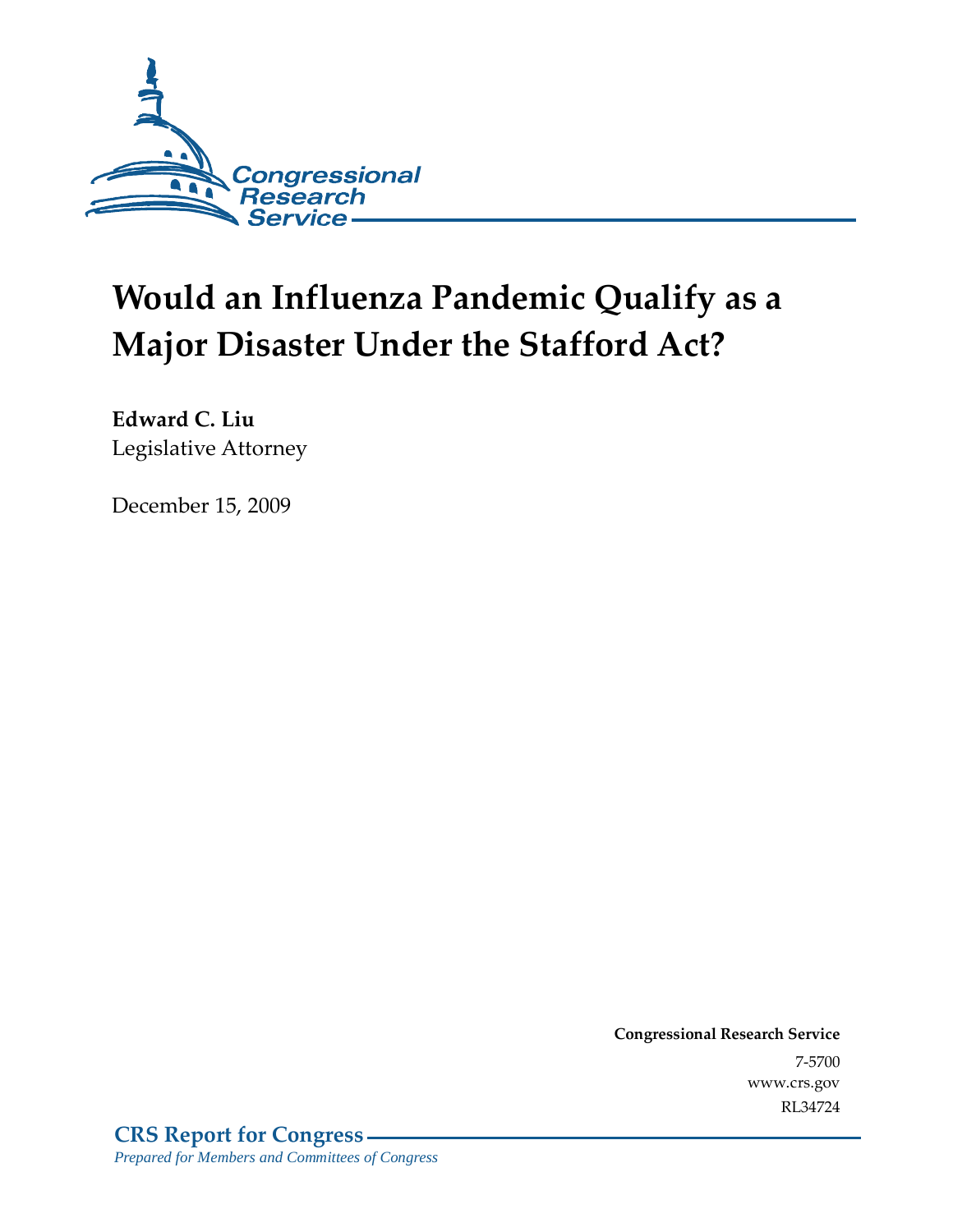# **Summary**

This report provides a legal analysis of the eligibility of an influenza pandemic (flu pandemic) to be declared by the President as a major disaster under the Robert T. Stafford Disaster Relief and Emergency Assistance Act. Given the current influenza A(H1N1) pandemic, awareness has been raised regarding the potential effects of a severe flu pandemic occurring in the United States. In such an event, the Stafford Act could provide authority for federal assistance. Although it is widely agreed that emergency assistance under the Stafford Act could be provided by the President in the event of a flu pandemic, questions remain as to whether broader major disaster assistance would be available. An analysis of the text and history of the Stafford Act suggests that this question was not addressed by Congress when it drafted the current definition of a major disaster, and that neither inclusion nor exclusion of flu pandemics from major disaster assistance is explicitly required by the current statutory language.

In the  $111<sup>th</sup>$  Congress, S. 2863 would amend the Stafford Act to explicitly make major disaster assistance available to respond to pandemics and terrorist attacks.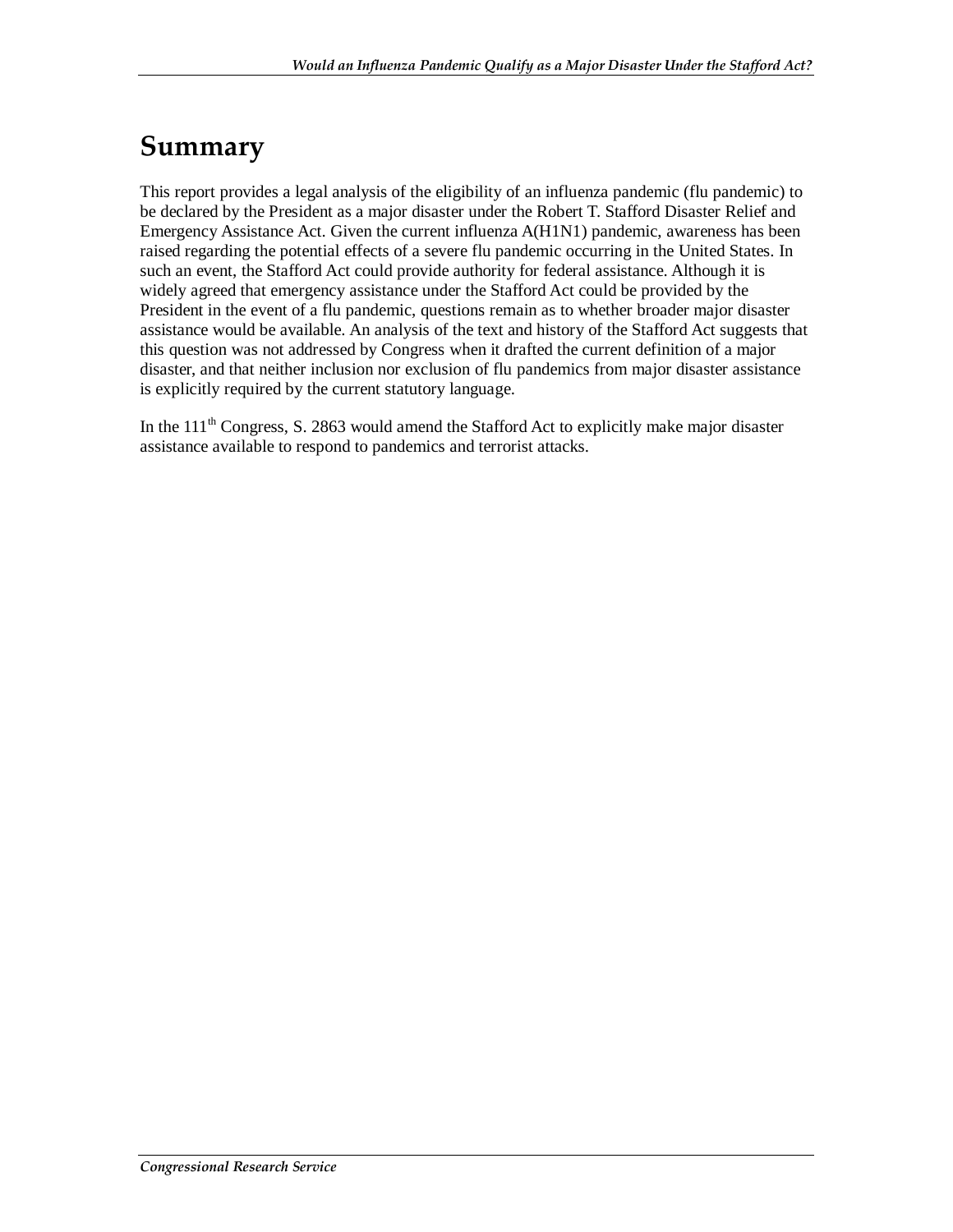# Contents

### Contacts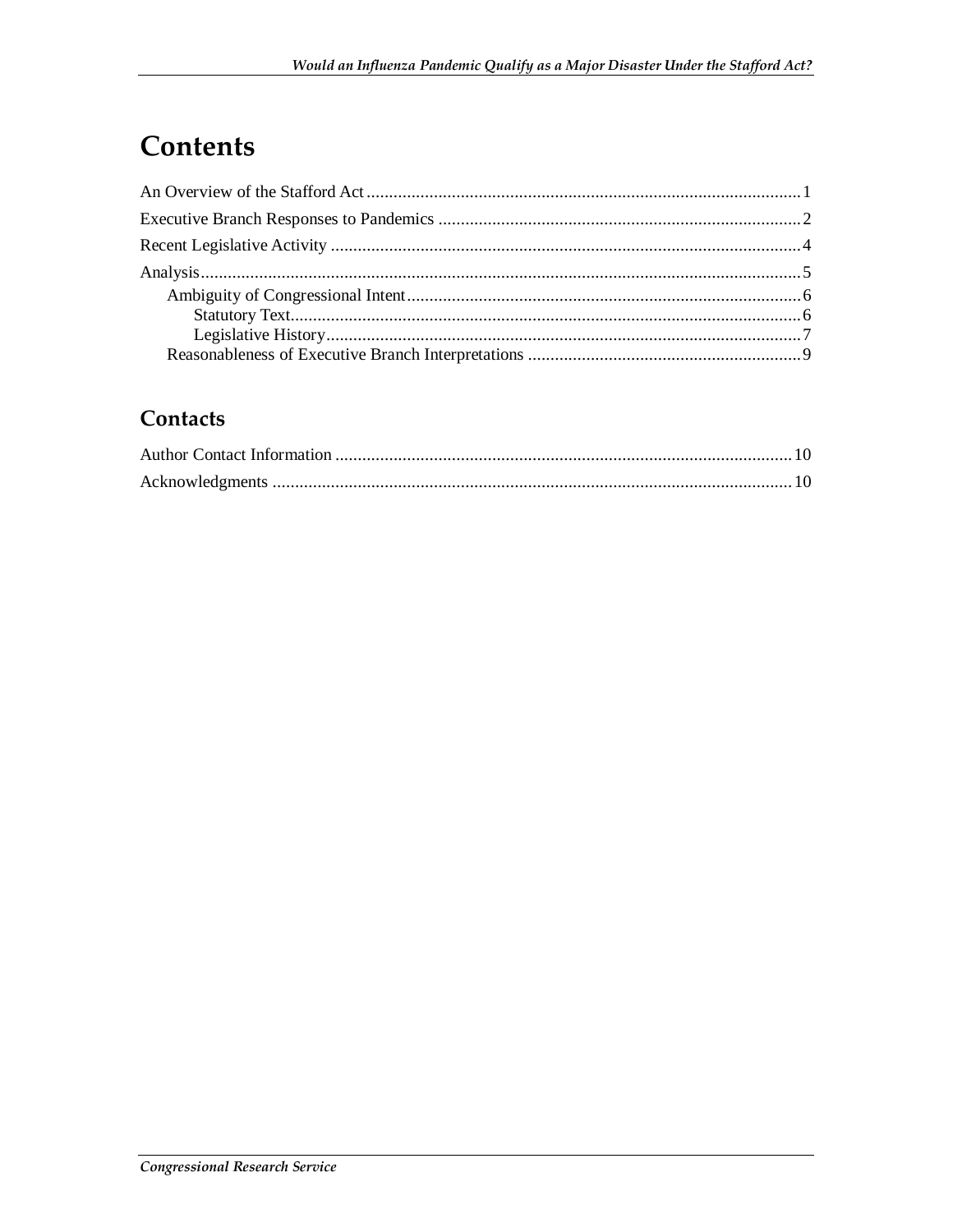uring the summer of 2009, the World Health Organization declared that the worldwide spread of influenza A(H1N1) had reached pandemic proportions. Although a significant number of individuals have fallen seriously ill or died as a result of this influenza strain, It has not yet been as devastating as many feared it might be.<sup>1</sup> However, its occurrence and the might be.<sup>1</sup> However, its occurrence and the might be.<sup>1</sup> However, its occurrence and the stating as many feared it might be earlier outbreak of a virulent strain of avian influenza (bird flu) in Asia raise the possibility of a more virulent global pandemic.

The Department of Health and Human Services (HHS) defines pandemic influenza as a "virulent human flu that causes a global outbreak, or pandemic, of serious illness. Because there is little natural immunity, the disease can spread easily from person to person."<sup>2</sup> According to HHS, an influenza pandemic (flu pandemic), "unlike natural disasters or terrorist events," could be widespread, affecting multiple areas of the United States and other countries at the same time. They postulate that a pandemic could be an extended event, with multiple waves of outbreaks in the same geographic area. HHS further maintains that each outbreak could last from six to eight weeks and waves of outbreaks may occur over a year or more.<sup>3</sup>

In such an event, the Stafford Act could authorize federal assistance for affected areas. Although it is widely agreed that emergency assistance under the Stafford Act could be provided by the President in the event of a flu pandemic, questions remain as to whether broader major disaster assistance would be available.

# **An Overview of the Stafford Act**

The Robert T. Stafford Disaster Relief and Emergency Assistance Act (the Stafford Act)<sup>4</sup> authorizes the President to issue major disaster or emergency declarations in response to incidents that overwhelm state and local governments. Either type of declaration would authorize the distribution of a wide range of federal aid to individuals and families, certain nonprofit organizations, and public agencies, but major disaster and emergency classifications each trigger different kinds and amounts of assistance from the federal government.

Under the Stafford Act, a major disaster is defined as

*any natural catastrophe* (including any hurricane, tornado, storm, high water, winddriven water, tidal wave, tsunami, earthquake, volcanic eruption, landslide, mudslide, snowstorm, or drought), *or, regardless of cause, any fire, flood, or explosion,* in any part of the United States, which in the determination of the President causes damage of sufficient severity and magnitude to warrant major disaster assistance under this chapter to supplement the efforts and available resources of States, local governments, and disaster relief organizations in alleviating the damage, loss, hardship, or suffering caused thereby.<sup>5</sup>

<u>.</u>

<sup>&</sup>lt;sup>1</sup> Earlier, in 1997, a virulent strain of avian influenza (bird flu) was discovered in Asia. Hundreds of people in Europe and Asia have suffered from severe illness caused by the virus, but the virus has not, at this time, developed the ability to spread easily from person to person. *See* http://www.pandemicflu.gov.

 $^{2}$  *Id.* 

<sup>3</sup> *Id.*

<sup>4</sup> *Codified at* 42 U.S.C. § 5121 *et seq*.

<sup>5</sup> 42 U.S.C. § 5122(2) (emphasis added).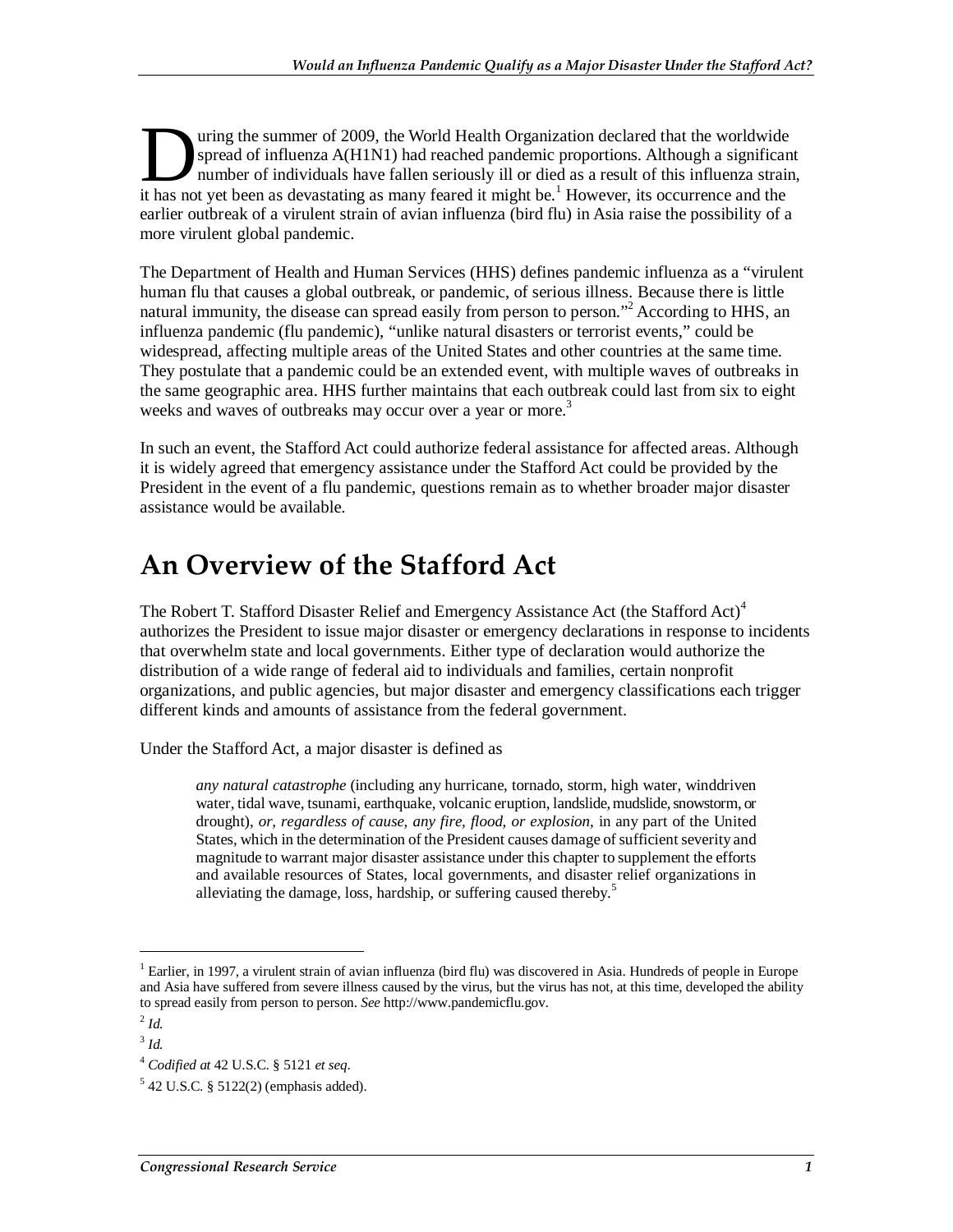A major disaster declaration authorizes the President to offer a variety of federal assistance, although none is specifically required to be provided.<sup>6</sup> The types of general federal assistance available include directing federal agencies to support in assistance efforts, coordinating assistance efforts, providing technical and advisory assistance, and distributing supplies and emergency assistance. Under the major disaster classification, there are also more specific provisions, including repair and restoration of federal facilities, removal of debris, housing assistance, unemployment assistance, emergency grants to assist low-income migrant and seasonal farmworkers, food coupons and distribution, relocation assistance, crisis counseling assistance and training, community disaster loans, emergency communications, and emergency public transportation.

In contrast the Stafford Act defines an emergency as

*any occasion or instance* for which, in the determination of the President, Federal assistance is needed to supplement State and local efforts and capabilities to save lives and to protect property and public health and safety, or to lessen or avert the threat of a catastrophe in any part of the United States.<sup>8</sup>

An emergency declaration authorizes limited federal assistance when compared to a major disaster classification.<sup>9</sup> The emergency declaration would *not* authorize grants, unemployment assistance, food coupons, crisis counseling assistance and training, or community disaster loans as would be available through a major disaster declaration. An emergency declaration would authorize technical and advisory assistance to affected state and local governments for certain needs; emergency assistance through federal agencies; clearance of debris; housing assistance; and assistance in the distribution of medicine, food, and other consumable supplies. The total amount of assistance available is also limited in an emergency declaration to \$5 million, "unless the President determines that there is a continuing need; Congress must be notified if the \$5 million ceiling is breached."<sup>10</sup>

In addition to assistance authorized under the Stafford Act, both an emergency or major disaster declaration could authorize the Secretary of HHS to waive certain regulatory requirements related to the provision of health care services, if there is a concurrent public health emergency as defined under the Public Health Service Act. $^{11}$ 

## **Executive Branch Responses to Pandemics**

Although "neither disaster declarations nor congressional appropriations were issued for the 1957 Asian flu pandemic ... which resulted in almost 70,000 deaths in the United States [and] was one

 $6$  Except in the case of food coupons and assistance to damaged federal facilities, the authority to determine what types of assistance to provide in the event of a major disaster declaration has been delegated to the Secretary of Homeland Security. Exec. Order No. 12148, § 4-203.

<sup>7</sup> 42 U.S.C. §§ 5172-5187.

<sup>8</sup> 42 U.S.C. § 5122(1) (emphasis added).

<sup>&</sup>lt;sup>9</sup> 42 U.S.C. § 5192.

<sup>10</sup> CRS Report RL33053, *Federal Stafford Act Disaster Assistance: Presidential Declarations, Eligible Activities, and Funding*, by Keith Bea, at "Statutory Funding Limitations."

<sup>&</sup>lt;sup>11</sup> CRS Report R40560, *The 2009 Influenza Pandemic: Selected Legal Issues*, coordinated by Kathleen S. Swendiman and Nancy Lee Jones, at "Section 1135 Waivers or Modifications."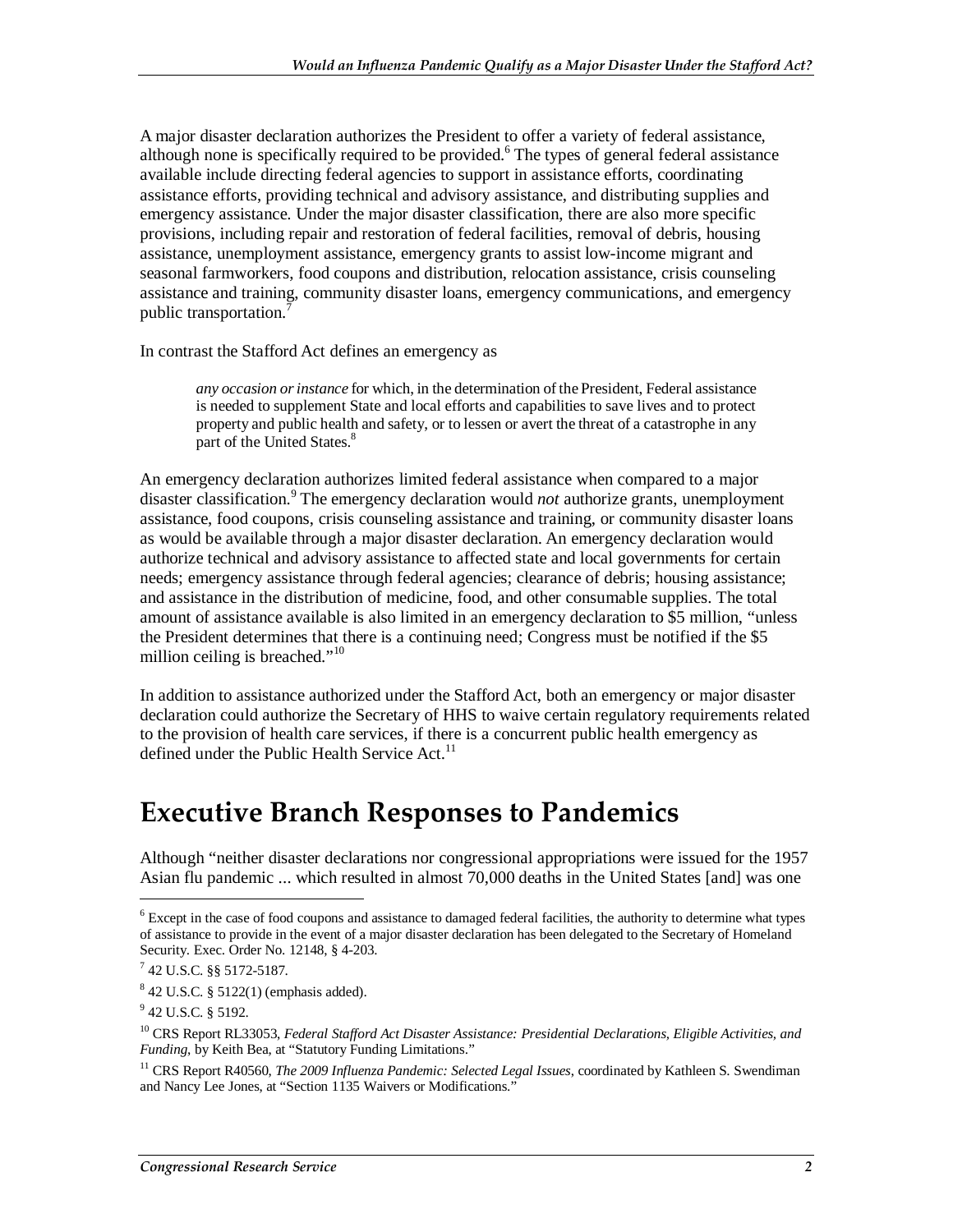of the deadliest catastrophes of its time,"<sup>12</sup> emergency declarations under the Stafford Act in the event of an outbreak of infectious disease are not unprecedented. In 2000, the detection of West Nile virus in New York and New Jersey was used as the basis of an emergency declaration under the Stafford Act.<sup>13</sup> Despite the lack of a disaster declaration during the 1957 pandemic, a flu pandemic would likely qualify under the broad category of "any occasion or instance" in the statutory definition of an *emergency*. 14

However, recent history has led to uncertainty over whether a flu pandemic is eligible for *major*  disaster assistance under the Stafford Act.<sup>15</sup> In 2005, various federal agencies participated in TOPOFF 3, a national level exercise that simulated various security-related events, including a biological attack causing an outbreak of pneumonic plague in the United States.<sup>16</sup> The Federal Emergency Management Agency (FEMA), the agency responsible for administering the Stafford Act, was among the participants in that exercise. During TOPOFF 3, as well as during an earlier exercise, FEMA interpreted "biological disasters" as ineligible for major disaster assistance because such incidents were not explicitly mentioned in the Stafford Act.<sup>17</sup>

Subsequently, in May of 2006, the Homeland Security Council issued its *Implementation Plan for the National Strategy for Pandemic Influenza*, 18 which stated that "the President could declare either an emergency or a major disaster with respect to an influenza pandemic," potentially contradicting the earlier position adopted by FEMA during the TOPOFF exercises.<sup>19</sup> As discussed later in this report, it is debatable whether the Homeland Security Council's broad interpretation is supported by the text and legislative history of the Stafford Act.

More recently, in March of 2007, FEMA issued a *Disaster Assistance Policy* (DAP) that "establishes the types of emergency protective measures that are eligible under the Public Assistance Program during a federal response to an outbreak of human influenza pandemic."<sup>20</sup> It is unclear whether this DAP is a departure from FEMA's prior assertions that biological disasters were ineligible for major disaster assistance. On one hand, the DAP states that it is "applicable to all major disasters and emergencies declared on or after the date of publication" and cites as authority the provisions of the Stafford Act authorizing major disaster assistance.<sup>21</sup> However, the

<u>.</u>

<sup>&</sup>lt;sup>12</sup> Keith Bea, *The Formative Years: 1950-1978*, in EMERGENCY MANAGEMENT: THE AMERICAN EXPERIENCE 81, 87 (Claire B. Rubin, ed., 2007).

<sup>&</sup>lt;sup>13</sup> CRS Report RL33579, *The Public Health and Medical Response to Disasters: Federal Authority and Funding*, by Sarah A. Lister, at n.10 and accompanying text; and 65 Fed. Reg. 63589, 67747.

<sup>&</sup>lt;sup>14</sup> Because declarations are ultimately subject to Presidential discretion, it is possible that some qualifying events may not be declared an emergency or a major disaster.

<sup>15</sup> *See* CRS Report RL33579, *The Public Health and Medical Response to Disasters: Federal Authority and Funding*, by Sarah A. Lister, at 9-11.

<sup>16</sup> DEP'T OF HOMELAND SECURITY, *A Review of the Top Officials 3 Exercise* (Nov. 2005), available at http://www.dhs.gov/xoig/assets/mgmtrpts/OIG\_06-07\_Nov05.pdf.

<sup>17</sup> *Id.* at 30.

<sup>18</sup> HOMELAND SECURITY COUNCIL, *Implementation Plan for the National Strategy for Pandemic Influenza*, at http://www.whitehouse.gov/homeland/nspi\_implementation.pdf. This document "describes more than 300 critical actions, many of which have already been initiated, to address the threat of pandemic influenza."

<sup>19</sup> *Id.* at 212.

<sup>20</sup> FEDERAL EMERGENCY MANAGEMENT AGENCY, *Emergency Assistance for Human Influenza Pandemic*, Disaster Assistance Policy 9523.17, at 1 (Mar. 31, 2007).

<sup>&</sup>lt;sup>21</sup> *Id.* However, this language and cited authority is not unique to this DAP and may simply be boilerplate used by the drafters.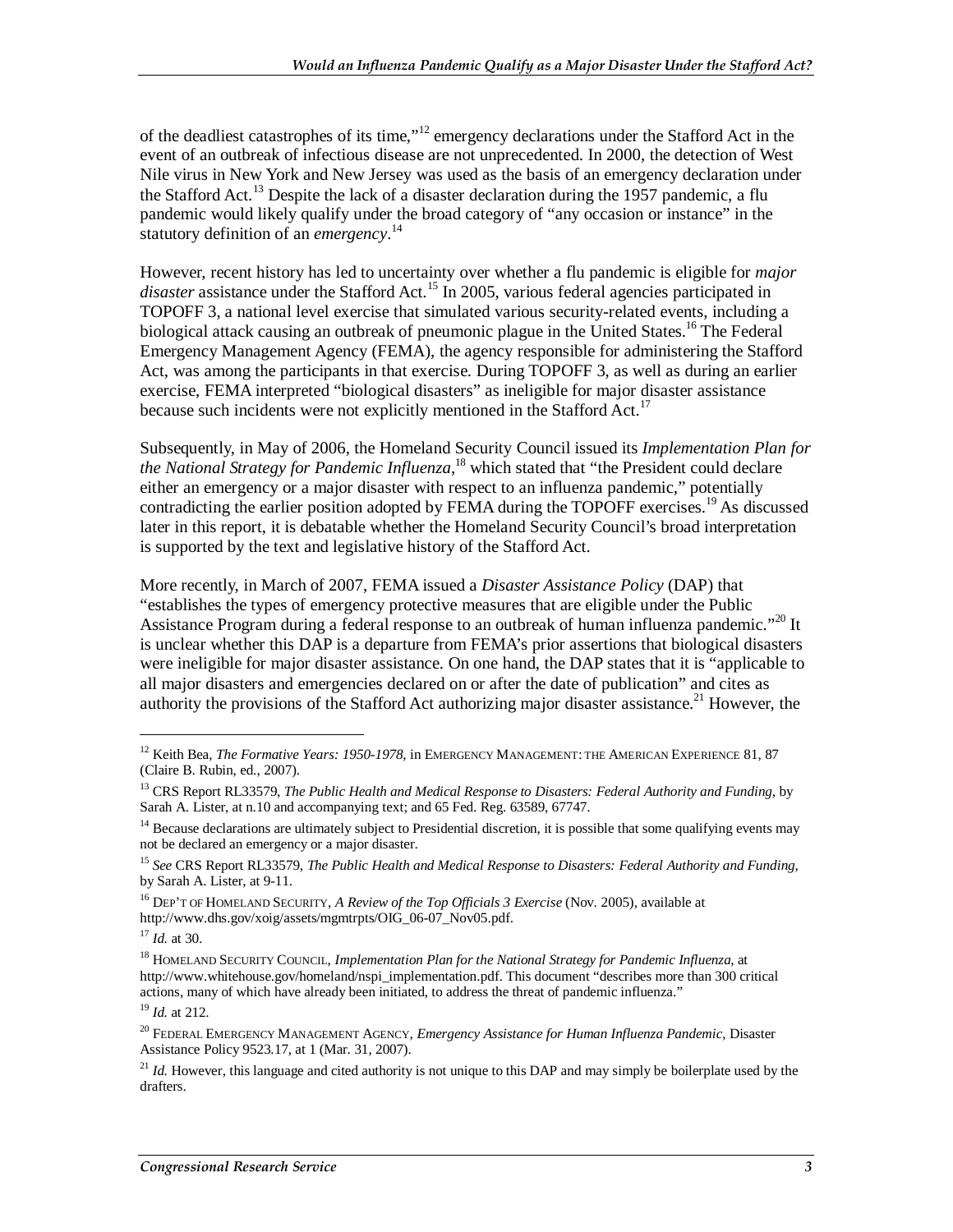only types of assistance offered by the DAP in the event of a flu pandemic are Emergency Protective Measures (Category B) provided by FEMA's Public Assistance Program.<sup>22</sup> Notably, Category B assistance may be offered during emergency declarations, and is not limited to major disaster incidents.<sup>23</sup> In fact, Category B assistance was precisely the type of assistance authorized during the emergency declarations for West Nile virus in 2000.<sup>24</sup> Therefore, this DAP is not necessarily inconsistent with the view that biological disasters are ineligible for major disaster assistance. Other guidance issued by FEMA does not mention flu pandemics, but may still be relevant. For example, the most recent working draft of the National Disaster Housing Strategy notes that quarantine and isolation facilities may be necessary "to meet the demands of major or catastrophic disasters."25

With respect to the current pandemic, no Stafford Act declaration of either variety has been issued, and, consequently, no assistance has been provided under the Stafford Act.<sup>26</sup> The President has issued a national emergency declaration under the National Emergencies Act, $^{27}$  which provides an alternative avenue to the waiver of certain regulatory requirements related to the provision of health care services.

In summary, FEMA has historically excluded biological incidents from major disaster declarations under the Stafford Act, but questions regarding the eligibility of pandemic incidents for major disaster assistance may remain.

# **Recent Legislative Activity**

As a result of this confusion, legislation has been proposed to clarify the scope of the Stafford Act. In the  $111<sup>th</sup>$  Congress, the Emergency Response Act of 2009, S. 2863, would amend the Stafford Act to define a major disaster as

 $22$  Category B assistance offers reimbursement to state or local entities for, among other things, the purchase and distribution of medicine and other consumables; management, control, and reduction of immediate threats to public health and safety; emergency medical care and temporary medical facilities; communicating health and safety information to the public; storage and internment of unidentified human remains; and recovery and disposal of animal carcasses. *Id.*

<sup>&</sup>lt;sup>23</sup> See 42 U.S.C. § 5170b(a)(3) (authorizing specific emergency protective measures to save lives and protect property) *and* 42 U.S.C. § 5192(b) (generally authorizing the President to provide assistance to save lives, protect property and public health and safety during an emergency declaration).

 $24$  65 Fed. Reg. 63589, 67747.

<sup>25</sup> FEDERAL EMERGENCY MANAGEMENT AGENCY, *National Disaster Housing Strategy: Working Draft*, July 17, 2008, at 31.

<sup>&</sup>lt;sup>26</sup> Whether a Stafford Act declaration is appropriate for a pandemic incident may currently be the subject of some debate. *Compare* Kevin Robillard, Officials Say Swine Flu Vaccine is Coming, CQ HOMELAND SECURITY, July 9, 2009 (quoting DHS Secretary Janet Napolitano as observing that "the [Stafford] act and the flu do not match up well.") *with* Comments of DHS Deputy Secretary Jane Holl Lute, U.S. Congress, House Committee on Homeland Security, *Beyond Readiness: An Examination of the Current Status and Future Outlook of the National Response to Pandemic Influenza*,  $111<sup>th</sup>$  Cong., 1<sup>st</sup> sess., July 29, 2009 (indicating that DHS has planned for contingencies in which the Stafford Act is invoked in response to a pandemic).

<sup>27</sup> *See* http://www.whitehouse.gov/the-press-office/declaration-a-national-emergency-with-respect-2009-h1n1 influenza-pandemic-0*.*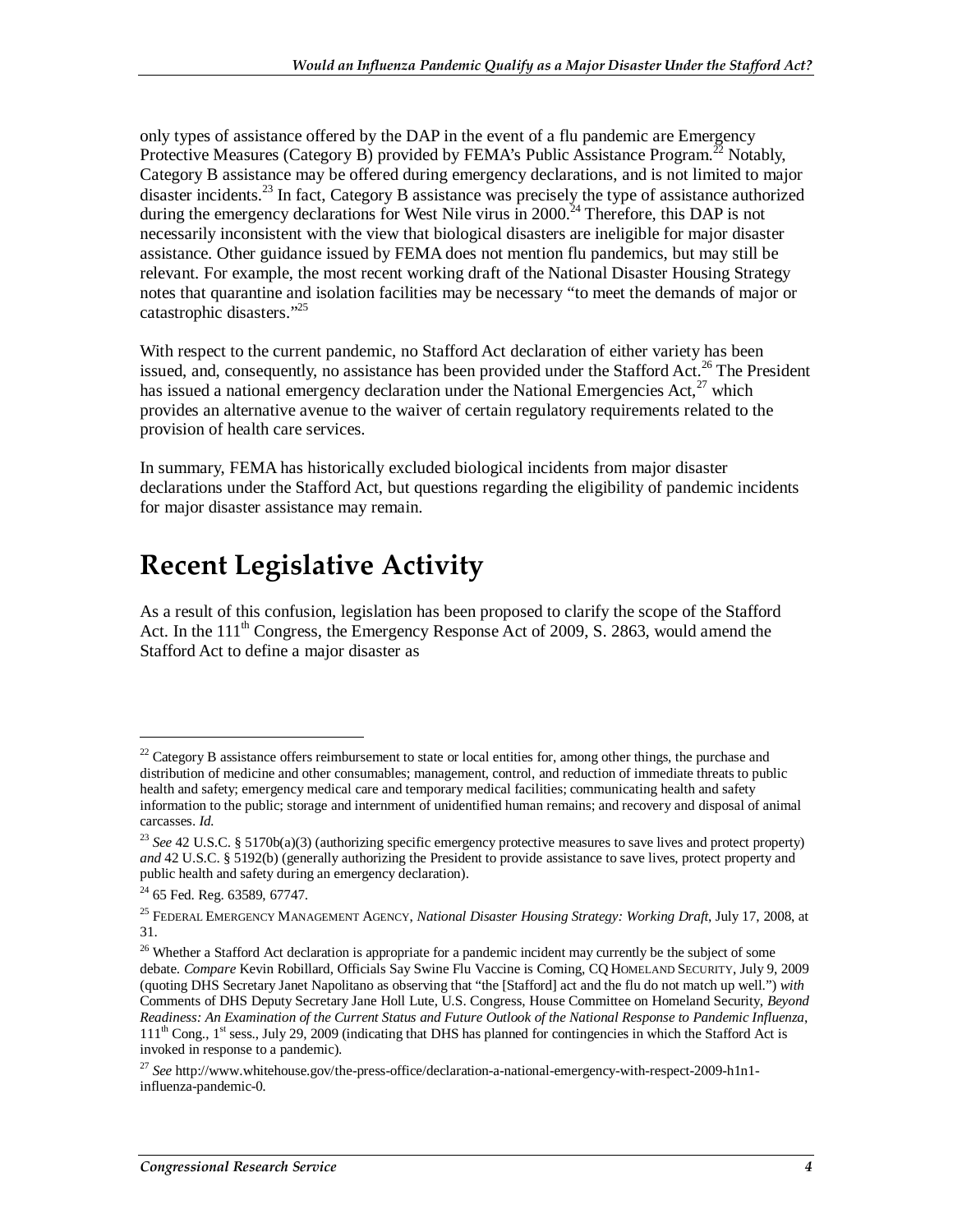any natural disaster (including pandemics), act of terrorism, or other manmade disaster, in any part of the United States, which in the determination of the President causes damage of sufficient severity and magnitude to warrant major disaster assistance under this Act ...<sup>28</sup>

This provision would differ from the existing definition of a major disaster, not only because it explicitly includes pandemics and terrorist attacks, but also because it does not provide a list of example events that might constrain the scope of major disaster assistance. Instead, S. 2863 would appear to give the President the authority to provide major disaster assistance in almost any type of event, based solely on the severity and magnitude of damage that is caused. Because of the expanded discretion provided to the President, this definition appears very similar to the definition of a major disaster that was in use prior to enactment of the Stafford Act.<sup>29</sup>

# **Analysis**

Under the standard procedure for a declaration under the Stafford Act, the governor of an affected state submits a request for either an emergency or major disaster declaration.<sup>30</sup> The Federal Emergency Management Agency then evaluates the incident and makes a recommendation to the President, with whom lies the ultimate discretion to make a declaration.<sup>31</sup> The Stafford Act precludes any judicial review of that decision.<sup>32</sup> Therefore, even though "it is emphatically the province and duty of the judicial department to say what the law is,<sup>33</sup> a requesting governor or other affected party that disagrees with the executive's interpretation of what constitutes a major disaster is unlikely to be successful seeking a judicial remedy. Denials of declaration requests may be appealed and resubmitted to the President, but, again, there is no possibility of judicial review.<sup>34</sup>

Nevertheless, questions may arise among policymakers and other stakeholders as to which of the dueling interpretations of the Stafford Act are legally permissible: that is, whether the Stafford Act requires the conclusion that flu pandemics are either eligible or ineligible for major disaster assistance. The validity of an executive branch construction of a statute can be evaluated using the two-prong test laid out by the Supreme Court in *Chevron v. Natural Resources Defense Council*. 35 First, if the text and legislative history of the statute demonstrate that Congress has spoken directly on the issue, then that statutory language or history must control. However, under the second prong, "if ... Congress has not directly addressed the precise question at issue," the agency's interpretation will stand so long as it is a reasonable one.<sup>36</sup>

<sup>&</sup>lt;sup>28</sup> S. 2863, § 2. *See also* S. 3721, 109<sup>th</sup> Cong., § 210.

<sup>29</sup> *See infra* at "Legislative History."

<sup>30 42</sup> U.S.C. § 5170, 5191; 44 C.F.R. §§ 206.35-6.

<sup>31 44</sup> C.F.R. § 206.37; Exec. Order No. 12148, § 4-203.

<sup>32 42</sup> U.S.C. § 5148. *See*, *also*, *Kansas v. U.S.*, 748 F. Supp. 797, 799-800 (D. Kan. 1990) (holding that federal courts have no jurisdiction to review Stafford Act declaration decisions made by the President).

<sup>33</sup> *Marbury v. Madison*, 5 U.S. (1 Cranch) 137, 178 (1803).

<sup>34 44</sup> C.F.R. § 206.46.

<sup>35</sup> *Chevron v. Nat'l Resources Def. Council*, 467 U.S. 837, 842-845 (1984). *See*, *also*, *Hawaii v. FEMA*, 294 F.3d 1152, 1159 ( $9<sup>th</sup>$  Cir. 2002) (applying *Chevron's* two-prong test to FEMA's interpretation of provisions of the Stafford Act).

<sup>36</sup> *Id.* Although this analysis uses a judicially created framework for evaluating an interpretation of a statute by the executive branch, this should not be taken to mean that FEMA or the President could be sued in state or federal court for failing to designate a flu pandemic as a major disaster. This analysis is solely included to provide a context with (continued...)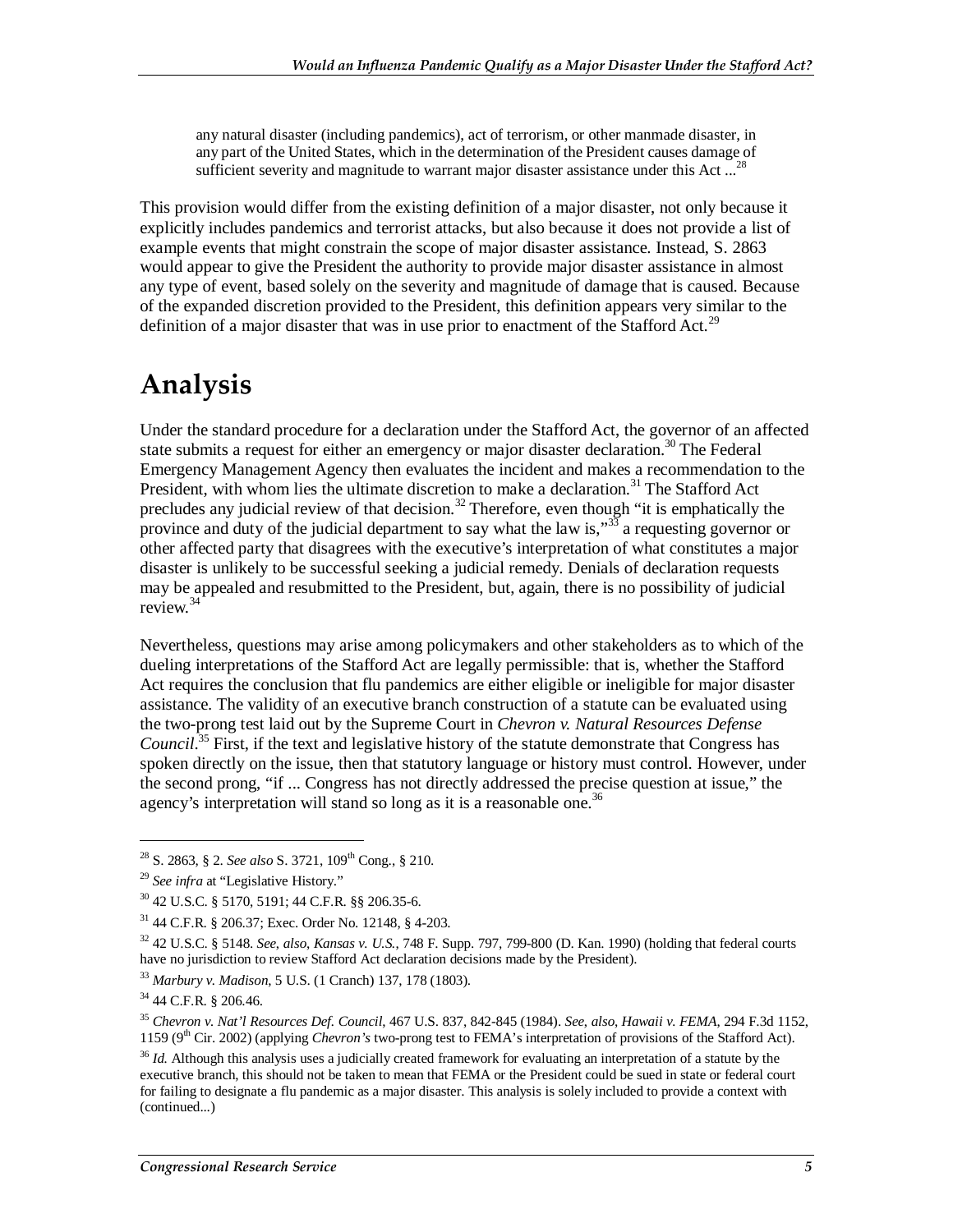Both positions regarding the eligibility of flu pandemics for major disaster assistance are evaluated below using this two-prong test. But, regardless of what result the application of Supreme Court jurisprudence is likely to have in this case, it is important to note that Congress may come to its own conclusions as to whether a particular type of incident *should or should not* be considered a major disaster, and may amend the statutory definition if it deems it appropriate to do so.

#### **Ambiguity of Congressional Intent**

The first prong of the *Chevron* test asks whether Congress has directly spoken on the issue. If Congress has spoken, then the analysis ends, and the agency's interpretation must comport with that congressional intent. In this case, the inquiry is whether the statutory text and legislative history of the Stafford Act demonstrate that Congress addressed whether the definition of a major disaster includes a flu pandemic.

#### **Statutory Text**

The statutory definition of a major disaster confines its scope to "natural catastrophes ... or, regardless of cause, any fire, flood, or explosion." A flu pandemic is not a fire, flood, or explosion under the ordinary meaning of those three words. Therefore, a flu pandemic cannot qualify as a major disaster unless it can be considered a natural catastrophe, as that term is defined for purposes of the Stafford Act.

The text of the Stafford Act provides concrete examples of natural catastrophes,<sup>37</sup> but it does not appear to provide an exhaustive list of all qualifying events.<sup>38</sup> Based on a plain reading of the phrase, it is not clear whether a flu pandemic would be considered a natural catastrophe. Neither the Stafford Act nor any other provision of the U.S. Code provides a legal definition of a catastrophe. Dictionary definitions of a catastrophe range from "a momentous tragic, usually sudden, event marked by effects ranging from extreme misfortune to utter overthrow or ruin<sup>339</sup> to a "sudden disaster, wide-spread, very fatal, or signal,"<sup>40</sup> either of which would seem to be applicable in the case of a flu pandemic. Additionally, many media reports colloquially refer to a pandemic as a catastrophe.<sup>41</sup> But, even though a pandemic likely has the potential to cause sufficient harm to meet the ordinary understanding of a *catastrophe*, the event would still need to be considered *natural* in order to be eligible for major disaster assistance.

<sup>(...</sup>continued)

which policymakers and other stakeholders may view this issue.

<sup>37</sup> *Id*. ("any hurricane, tornado, storm, high water, winddriven water, tidal wave, tsunami, earthquake, volcanic eruption, landslide, mudslide, snowstorm, or drought" qualifies as a natural catastrophe).

<sup>&</sup>lt;sup>38</sup> Note that the phrase natural catastrophe *includes* the enumerated incidents, but is arguably not limited to those events. *Id.*

<sup>39</sup> WEBSTER'S THIRD NEW INTERNATIONAL DICTIONARY 351 (1976).

<sup>40</sup> OXFORD ENGLISH DICTIONARY (Sept. 2008), available at http://www.oed.com.

<sup>41</sup> *E.g.*, Diane Stafford, *Preparing for Catastrophe; Most U.S. Businesss are not ready for avian flu outbreak*, KANSAS CITY STAR, Dec. 13, 2005, at 1; Sabin Russell, *Statewide flu plan ready for public input*, SAN FRANCISCO CHRONICLE, Jan. 19, 2006, at B1; Lawrence K. Altman, M.D., *With Every Epidemic, Health Officials Face Tough Choices*, NEW YORK TIMES, Mar. 28, 2006, at 5.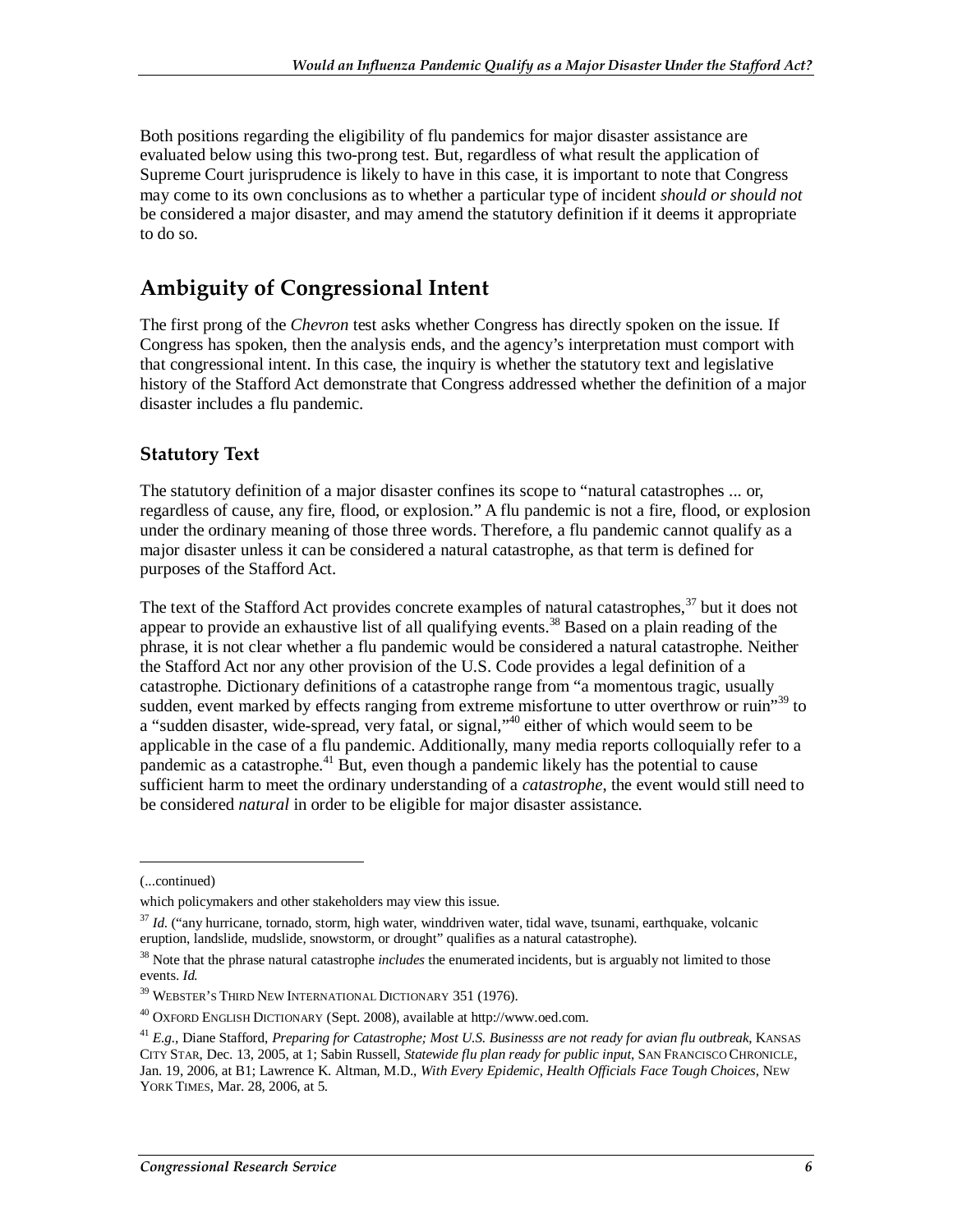The Stafford Act does not elaborate on the meaning of natural, but various dictionaries define it as "formed by nature; not subject to human intervention, not artificial,"42 and "occurring in conformity with the ordinary course of nature."<sup>43</sup> As has been recently observed with the H5N1 strain of avian influenza, it is possible for virulent flu strains to develop without human intervention, and once infection occurs, the virus can continue to propagate and spread absent human intervention by virtue of the innate biological processes present in living persons. In response, one could argue that the widespread dispersal of a flu pandemic is likely dependent upon human vectors.

Recent attention garnered by actual and potential biological terrorism attacks raises the question whether an entirely man-made disease epidemic could be rightly described as a *natural* catastrophe. Initially, one should note that it is not necessary to conceptually view randomly occurring flu pandemics in the same category as intentional biological attacks. However, even if one were to treat all biological incidents as the same, other examples of known natural catastrophes are not necessarily disqualified because they may be partially caused by human actions. For example, landslides are statutorily identified as natural catastrophes,<sup>44</sup> even though human development may precipitate their occurrence.<sup>45</sup>

Textual arguments for excluding a flu pandemic from major disaster assistance may also be made. One could conclude from the statutory definition that a flu pandemic is not natural in the same way that a tornado or a hurricane is natural. *Ejusdem generis* is a canon of construction stating that "when a general word or phrase follows a list of specifics, the general word or phrase will be interpreted to include only items of the same type as those listed." $4\overline{6}$  Applying this canon of construction, one interpretation is that the list following the phrase "natural catastrophe" limits its scope to geologic or climatic events that have the potential to cause extensive physical property damage. Furthermore, there is evidence that the threat of infectious outbreaks was not alien to Congress, specifically in light of its response to cholera and yellow fever during the latter half of the  $19<sup>th</sup>$  century.<sup>47</sup> Consequently, the omission of infectious diseases from the list of explicit natural catastrophes bolsters the argument that outbreaks of infectious disease were seen by Congress as distinct from natural catastrophes.

#### **Legislative History**

Insofar as the text of the major disaster definition is susceptible to more than one interpretation, it may be helpful to examine the legislative history to further interpolate Congress's intent in drafting the provision. The current definitions of emergencies and major disasters were enacted in 1988 with passage of the Stafford Act. Prior to that, the definitions for both major disasters and

 $42$  OXFORD ENGLISH DICTIONARY (Sept. 2008) available at http://www.oed.com.

<sup>&</sup>lt;sup>43</sup> WEBSTER'S THIRD NEW INTERNATIONAL DICTIONARY 1506-7 (1976).

<sup>44</sup> *See supra* note 35.

<sup>45</sup> *See* FEMA, *Landslide and Debris Flow (Mudslide)*, available at http://www.fema.gov/hazard/landslide/ (noting that landslides may be activated by "steepening of slopes caused by erosion or human modification").

<sup>46</sup> *See* CRS Report 97-589, *Statutory Interpretation: General Principles and Recent Trends*, by Larry M. Eig and Yule Kim, by Yule Kim, at n.49 and accompanying text. In this case, the general phrase "any natural catastrophe" actually precedes the list of specific examples, but the same interpretive principle applies.

<sup>47</sup> *See*, *e.g.*, An Act granting additional quarantine powers and imposing additional duties upon the Marine-Hospital Service, ch. 114, 27 Stat. 449 (1893).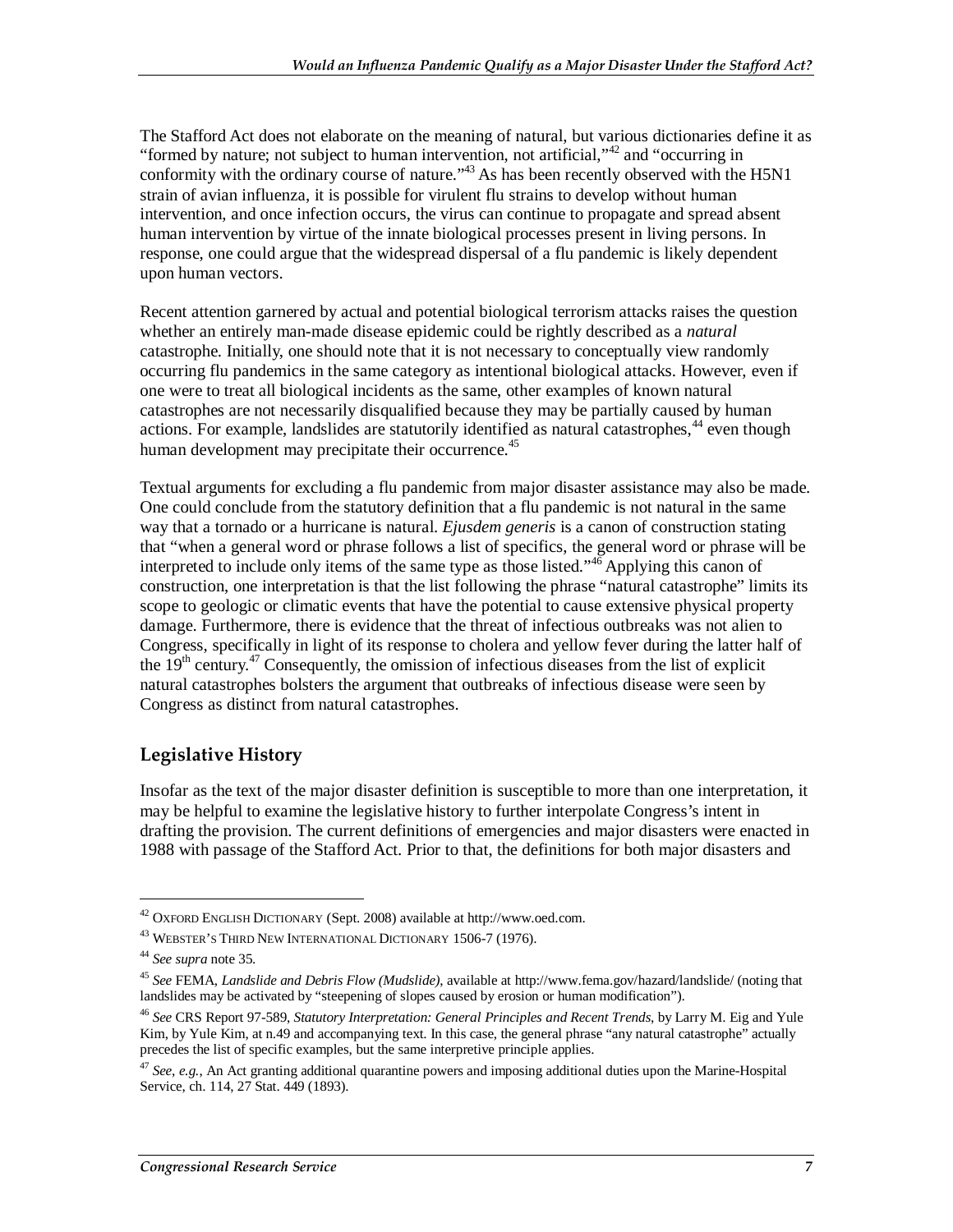emergencies declarations were contained in the Disaster Relief Act of 1974 (Disaster Relief Act), and had applied to

any hurricane, tornado, storm, flood, high water, wind-driven water, tidal wave, tsunami, earthquake, volcanic eruption, landslide, mudslide, snowstorm, drought, fire, explosion, *or other catastrophe*. 48

Conspicuously, the pre-Stafford definitions did not limit emergency or major disaster declarations to *natural* catastrophes. In 1980, a review of past emergency and major disaster declarations found that "Presidential authority to extend disaster assistance has been exercised almost exclusively in cases where damage was caused by or was closely related to some act of nature."49 However, it appears likely that the amended definitions in the Stafford Act, which limited major disasters to natural catastrophes and created a new definition for emergencies, were partly enacted in response to the presidential use of the Disaster Relief Act authority to deal with certain manmade incidents.<sup>50</sup>

For example, in 1980, a large number of people fled Cuba and arrived in southern Florida. President Carter directed FEMA to provide temporary housing and shelter for these refugees, apparently under the authority of the Disaster Relief Act.<sup>51</sup> Also in 1980, FEMA assisted with the temporary relocation of families affected by the toxic waste deposits in the Love Canal neighborhood of Niagara Falls, New York.<sup>52</sup> Similarly, in 1983, FEMA assisted with the relocation of residents of Times Beach, Missouri, after the area had been contaminated with dioxin.<sup>53</sup> These incidents generated controversy in Congress, which expressed concern that

in some instances aid has been extended by the President in *situations which resulted primarily, if not entirely, from human activity* rather than natural hazards.... Broadening the scope of the [Disaster Relief] Act to cover *both natural and non-natural* catastrophes has strained the capacity of programs designed to respond only to natural catastrophes.<sup>54</sup>

Following these declarations, an amendment to the definition of both emergencies and major disasters under the Disaster Relief Act was proposed, limiting such declarations to "physical or natural catastrophe<sup>[s]</sup>."<sup>55</sup> Although this amendment was not enacted, the debate regarding the amendment suggested that a chemical spill would have been considered a physical catastrophe,

<u>.</u>

<sup>48</sup> P.L. 93-288, 88 Stat. 143, at § 102 (emphasis added). Under the Disaster Relief Act, emergencies and major disasters were primarily distinguished by the severity of the incident.

<sup>49</sup> *See*, 126 CONG. REC. 27664-6 (1980) (statement of Sen. Edward Zorinsky) (citing CRS Report LTR80-1646, *"Other Catastrophe" Statutory Authority for Major Disaster Declarations*, by Clark Norton).

<sup>50</sup> U.S. GENERAL ACCOUNTING OFFICE, *Requests for Federal Disaster Assistance Need Better Evaluation*, CED-82-4, Dec. 7, 1981, at 39-40, available at http://www.gao.gov/cgi-bin/getrpt?CED-82-4.

<sup>51</sup> Margot Hornblower, *Cuban Refugees Hold Emotional Mass, First Ever for Many*, WASHINGTON POST, May 5, 1980, at A2. *See*, *also*, Sen. Quentin Burdick, "Disaster Relief Acts of 1980," Senate debate, Congressional Record, vol. 126, part 21 (Sept. 26, 1980), at 27662.

<sup>52</sup> ENVIRONMENTAL PROTECTION AGENCY, *Press Release: EPA, New York State Announce Temporary Relocation of Love Canal Residents*, May 21, 1980, available at http://www.epa.gov/history/topics/lovecanal/03.htm (noting that "the temporary relocation will be assisted by the Federal Emergency Management Agency").

<sup>53</sup> ENVIRONMENTAL PROTECTION AGENCY, *Press Release: Joint Federal/State Action Taken to Relocate Times Beach Resident*, Feb. 22, 1983, available at http://www.epa.gov/history/topics/times/02.htm.<br><sup>54</sup> S.Rept. 100-524 at 2 (1988) (emphasis added).

 $55$  S. 3027, 96<sup>th</sup> Cong., § 2 (as reported in Senate).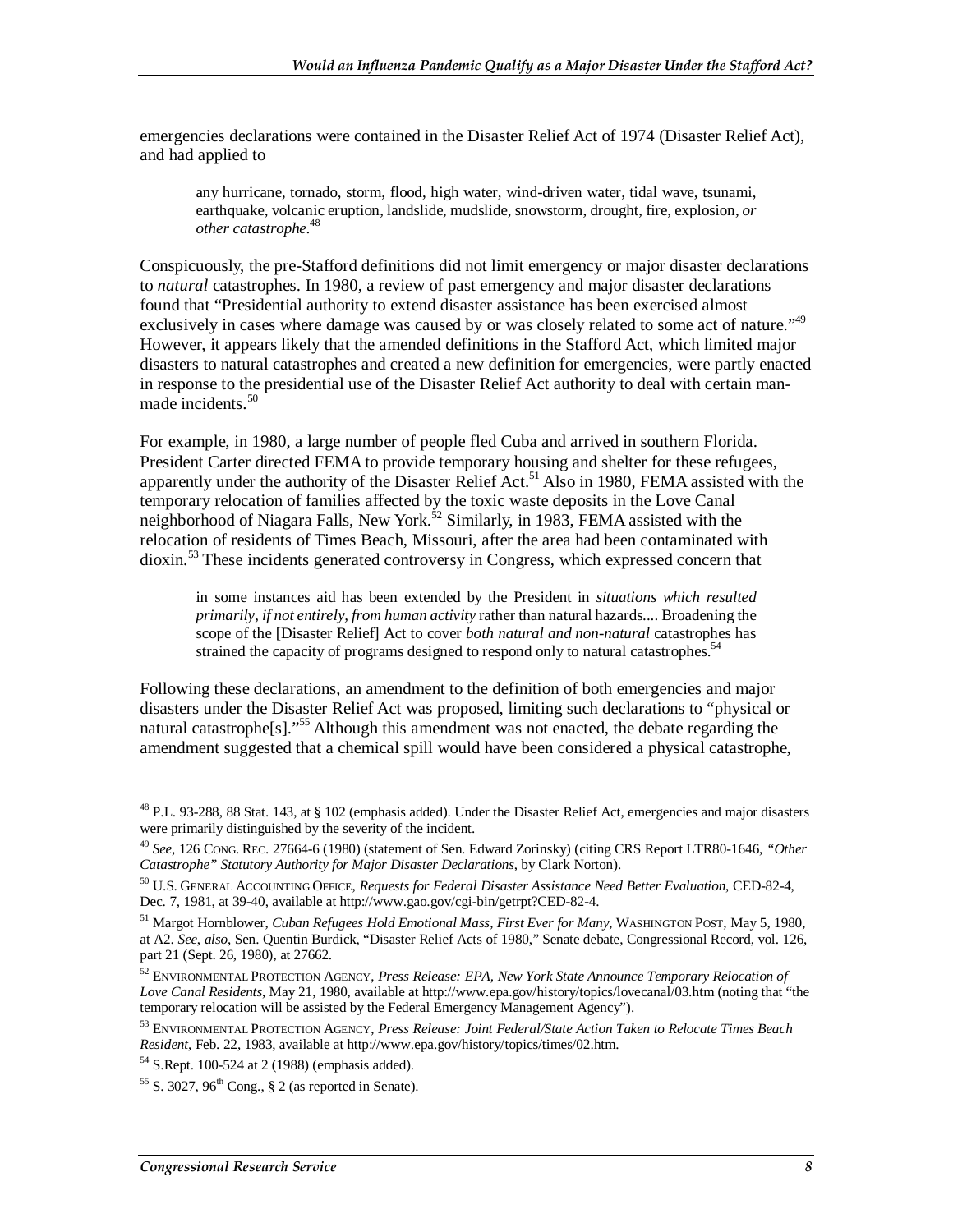but not a natural one.<sup>56</sup> Further attempts to amend the definitions of major disasters and emergencies were introduced several times during the 1980s and permitted only "natural catastrophes." The definition was ultimately successfully amended by the  $100<sup>th</sup>$  Congress as part of the passage of the Stafford Act in 1988.

An examination of this legislative history reaffirms the conclusion that the  $100<sup>th</sup>$  Congress's principal intent in limiting major disaster assistance to "natural" incidents was to deny major disaster assistance to incidents that were caused by human activity. Furthermore, the legislative history provides at least two clear examples of Presidential declarations for which Congress likely found natural causes lacking: the mass arrival of political refugees and instances of chemical contamination. Nevertheless, it is likely inaccurate to say that by excluding these two types of incidents from major disaster assistance Congress clearly addressed the issue of flu pandemics or other biological incidents under the Stafford Act.

#### **Reasonableness of Executive Branch Interpretations**

The preceding analysis of the text and legislative history indicates that Congress did not directly address whether a flu pandemic is a natural catastrophe for purposes of the Stafford Act. Under the framework laid out by the Supreme Court in *Chevron*, the remaining question is whether a particular executive branch interpretation is "a reasonable choice within a gap left open by Congress."<sup>57</sup>

In this case, interpreting a flu pandemic as either a natural or non-natural catastrophe is arguably reasonable. On the one hand, the manner in which a flu pandemic is likely to propagate does not require human intervention. Making flu pandemics eligible for major disasters makes the maximum amount of resources available to avert the loss of life, human suffering, and loss of income that is likely to occur in the event of a flu pandemic. Some types of assistance that are only available in a major disaster declaration may be particularly useful in a flu pandemic. For instance, a flu pandemic is likely to result in a significantly reduced workforce as victims fall ill and others stay home to take care of them. The provision of unemployment assistance and emergency public transportation under the Stafford Act both may be an appropriate response, but are only available under a major disaster declaration.

On the other hand, a pandemic is substantially different than the climatic and geologic natural catastrophes listed by the Stafford Act, and many types of major disaster provisions, such as assistance to repair buildings or clear debris, are not likely to be necessary during a flu pandemic. Restricting flu pandemics to only emergency assistance arguably limits the burden on federal disaster relief funds. Additionally, other federal responses may be more appropriate to deal with a pandemic, such as the authority of the HHS Secretary to declare a public health emergency,  $^{58}$  or impromptu legislation to provide assistance with respect to a particular incident.

Finally, it should be noted that the reasonableness of either interpretation is being evaluated under current law. Were Congress to conclude that flu pandemics categorically should or should not be

<sup>56</sup> S.Rept. 96-891 at 3 (1980).

<sup>57</sup> *Chevron*, 467 U.S. at 866.

<sup>58</sup> For a more detailed discussion of authority and funding for public health emergencies, *see* CRS Report RL33579, *The Public Health and Medical Response to Disasters: Federal Authority and Funding*, by Sarah A. Lister, at 4-7, 16- 18.